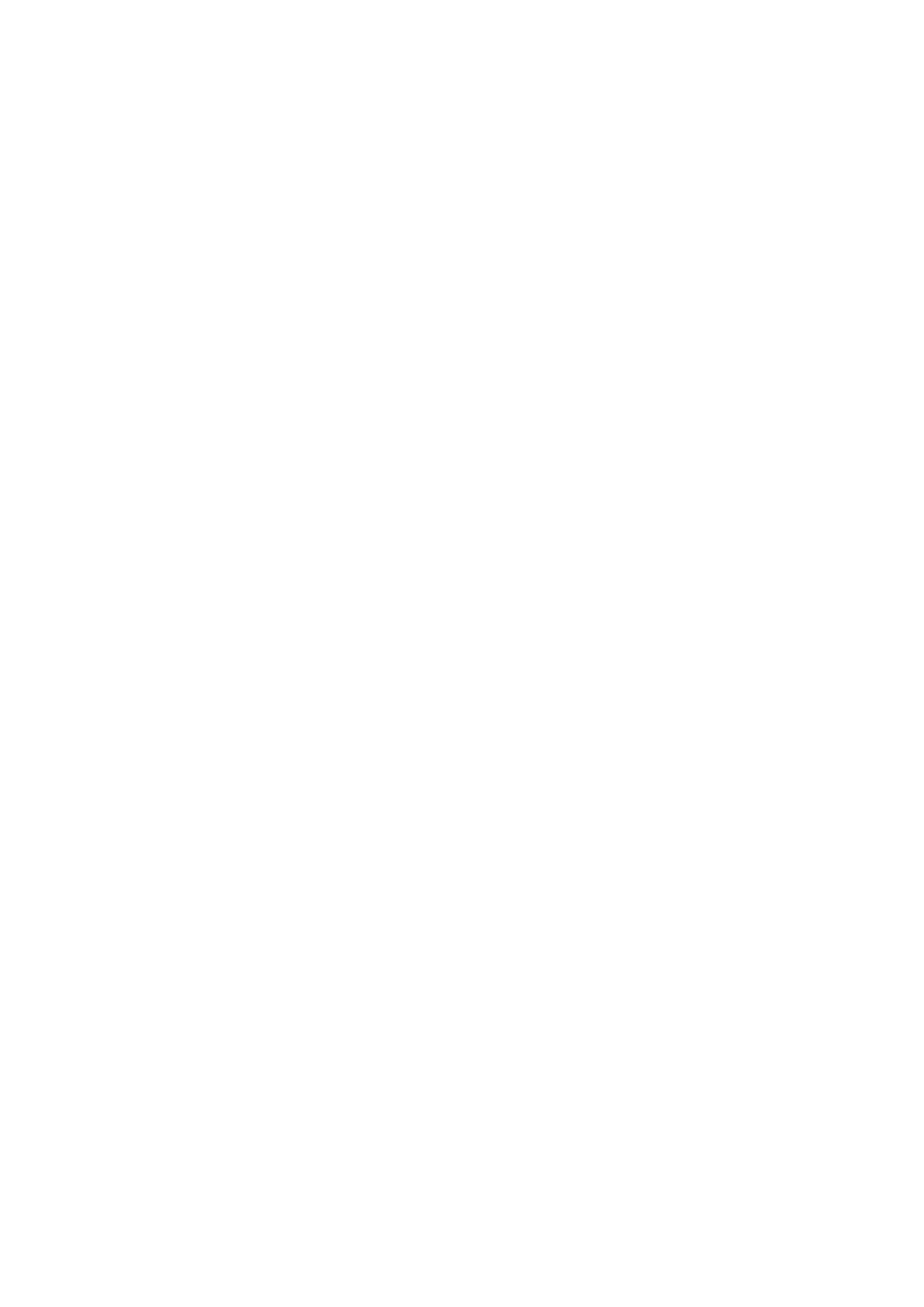

## **1 Apologies**

The Rainbow Communities Advisory Panel:

a) accepted the apology from Member Max Tweddie for absence.

# **2 Declaration of Interest**

Members are reminded of the need to be vigilant to stand aside from decision making when a conflict arises between their role as a member and any private or other external interest they might have.

Member Julie Watson declared she was temporarily Auckland Council's programme manager for Rainbow Tick until the vacancy is filled.

# **3 Confirmation of Minutes**

The Rainbow Communities Advisory Panel:

a) confirmed the ordinary minutes of its meeting, held on Monday, 21 June 2021, as a true and correct record.

# **4 Extraordinary Business**

There was no extraordinary business.

### **5 Panel members' and liaison councillor's updates**

#### **Ngā tūtohunga Recommendation/s**

The Rainbow Communities Advisory Panel:

a) noted the liaison councillors' and panel members' updates.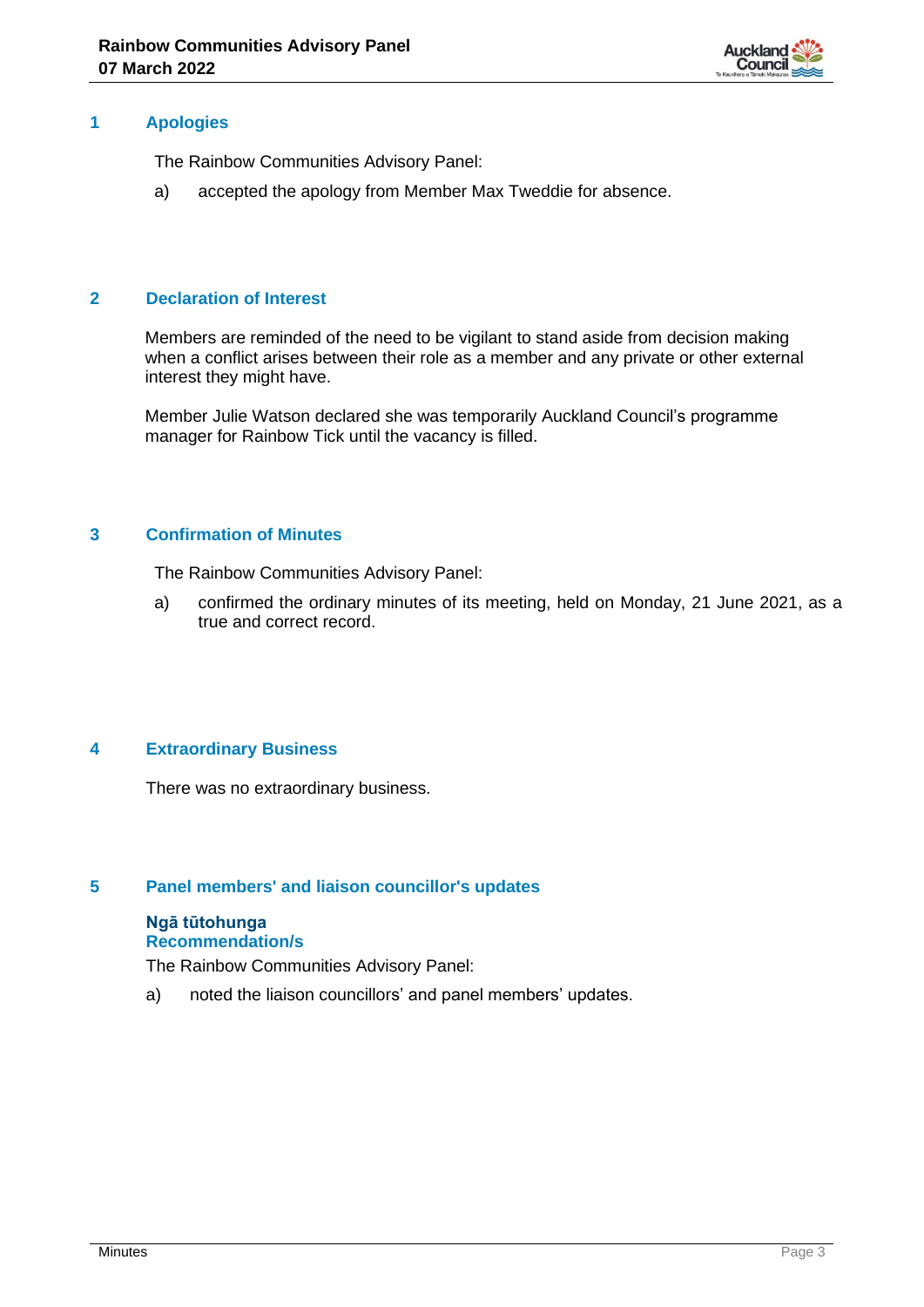

## **6 Community Think - Venues for hire values**

A PowerPoint presentation was provided. A copy has been placed on the official minutes and is available on the Auckland Council website as minutes attachments.

#### **Ngā tūtohunga Recommendation/s**

The Rainbow Communities Advisory Panel:

a) received the presentation from Community Think and provided feedback on the venues for hire values project.

## **Attachments**

A 7 March 2022 – Rainbow Communities Advisory Panel, Item 6 - Community Think - Venues for hire values – presentation

#### **7 Rob Sykes (He/Him/Ia) – Diversity & Inclusion Principal Advisor - update**

# **Ngā tūtohunga Recommendation/s**

The Rainbow Communities Advisory Panel:

a) received the verbal update from Rob Sykes, Diversity & Inclusion Principal Advisor.

The meeting adjourned at 7.08pm and reconvened at 7.20pm

#### **8 Rainbow Communities Advisory Panel - community forum**

Georgina Blackmore addressed the panel regarding the venues for hire project.

Priya Delana addressed the panel regarding the venues for hire project.

Moira Clunie and Nicole Simons addressed the panel regarding the Making Space project. A PowerPoint presentation was provided. A copy has been placed on the official minutes and is available on the Auckland Council website as minutes attachments.

#### **Ngā tūtohunga Recommendation/s**

The Rainbow Communities Advisory Panel:

a) received the public input from members of the community and thanked them for attending.

#### **Attachments**

A 7 March 2022 – Rainbow Communities Advisory Panel, Item 8 - Rainbow Communities Advisory Panel - community forum – Making Space presentation